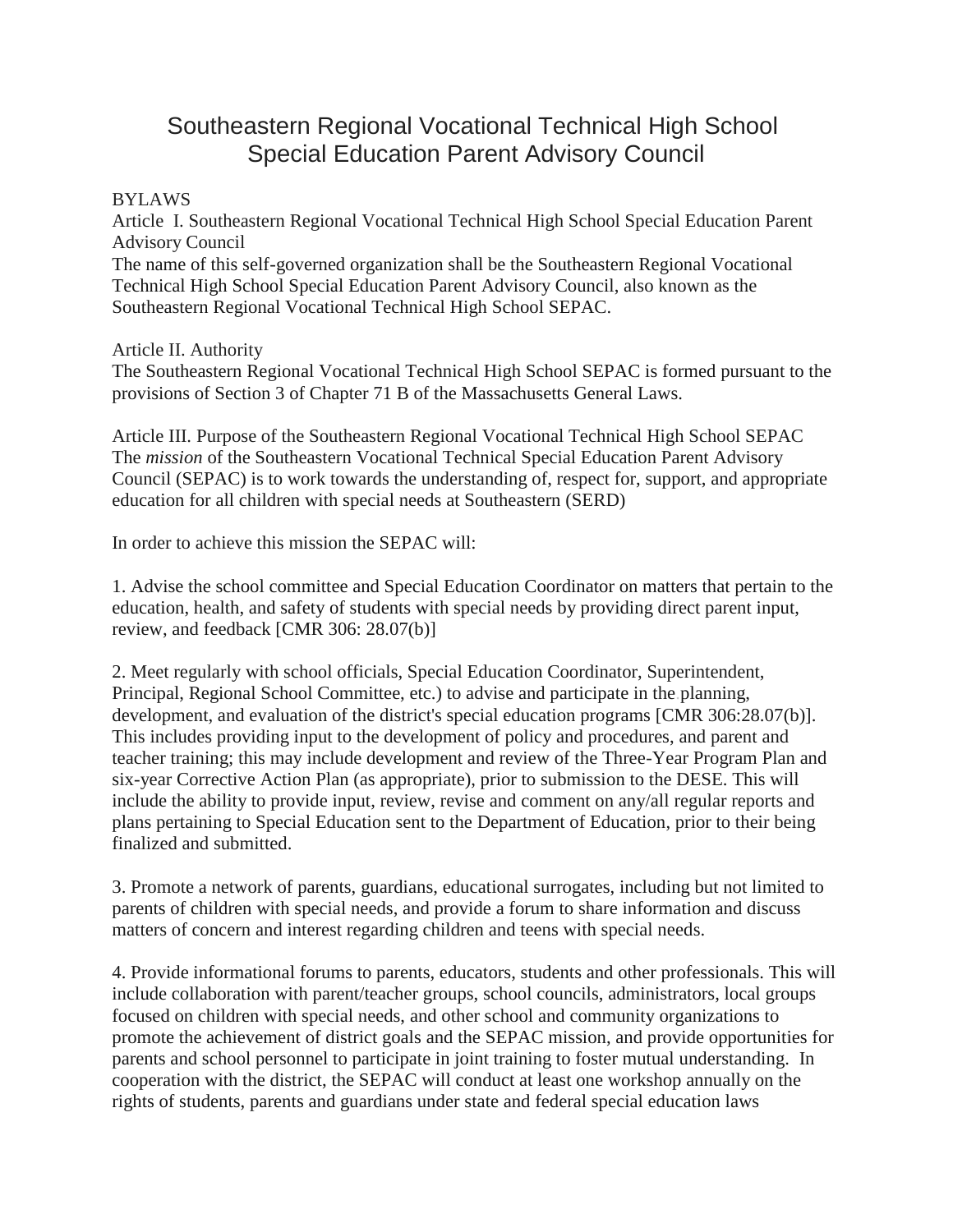#### (603CMR28:03( 1)(a)(iv)

Article IV. Voting and Membership

a. There are 2 types of membership general and voting. General membership shall be open to parents, guardians and any person affiliated with Southeastern Voc Tech school. All meetings are open to the general public. Voting members shall vote in officers in June and other business that comes before the SEPAC.

b. Voting membership is open to any general member who:

- is a parent, guardian or educational surrogate of a child with special needs attending Southeastern Vocational Technical School.

- is a parent, guardian or educational surrogate of a child whose education is the partial or entire responsibility of Southeastern Vocational Technical School

- is a Southeastern student not less than 14 years of age who is on an Individualized Education Plan. Meetings are defined as any Southeastern SEPAC sponsored meeting in which the business of the SEPAC is conducted. This may include activities or committees at which attendance and minutes are taken.

c. All decisions requiring a vote will be made via simple majority (50% plus one). Each voting member is entitled to one voter per motion. At least 3 voting members must be present in order to cast a vote.

### Article V. Officers

Officers of the Southeastern Vocational Technical SEPAC shall be voting members who are elected by the voting membership and whose term of office will run from the date of their election to the date of the next election of officers, approximately one year. If any office becomes vacant, an election for that office shall be held immediately.

#### Article VII: Meetings

Article IX: Amendments

These by-laws may be amended by a simple majority of the voting members at a general meeting, but by-laws changes may not be voted upon in the same meeting as they are proposed, unless a majority (as described in article VI) votes unanimously to approve the change.

- 1. The Chairperson shall:
- a. Set the agenda for each General Meeting
- b. Preside at all meetings of the Southeastern SEPAC
- c. Recommends the organization of and monitor subcommittees

d. Coordinate all communication between the SEPAC and its members

e. Act as liaison with the Special Education Coordinator no less than once during the school year

f. Prepare periodic reports for the Special Education Administration regarding the Southeastern SEPAC activities and needs.

- 2. The Secretary shall:
- a. Preside at meetings in the absence of, or at the request of, the Chairperson
- b. Coordinate other public communications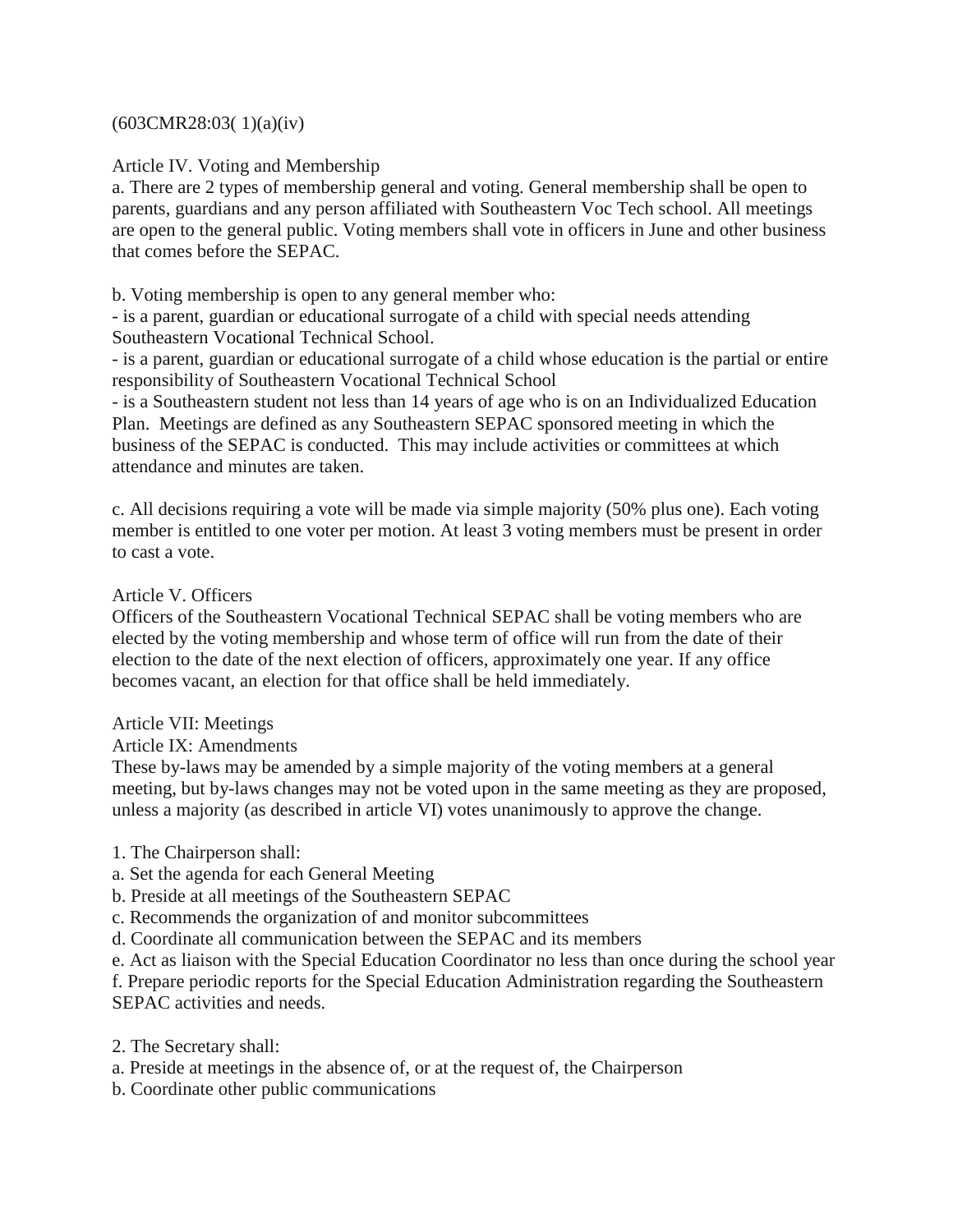c. Assist the Chairperson as appropriate and perform responsibilities of the Chairperson at his/her request

d. Record minutes of the meetings of the SEPAC and its subcommittees in accordance with the Massachusetts Public Records Law.

e. Provide copies of official Minutes, including attendance, to the office of Special Education.

f. Collect and review all correspondence of the SEPAC

g. Disseminate notices and other information to membership and other interested parties on a regular basis

h. Advertise meetings and events

3. The Treasurer shall:

a. Account for funds collected donated and spent for the Southeastern SEPAC

b. Prepare and submit a financial report to the members at least once a year.

c. Monitor any efforts to apply for grants or donations or other funds for which the SEPAC would be eligible

1. In accordance with the Open Meeting Law notice of all General Meeting dates and elections shall be posted on the Southeastern Vocational Technical School website and Facebook page at least 48 hours in advance of the meeting. Whenever possible, notice shall be sent to each voting member via the southeastern SEPAC through the school, by mail or email.

2. General Meetings shall be held at least 3 times per year, from September through June. The June General Meeting shall be the Election Meeting. With the exception of the Election Meeting, meetings postponed due to weather may or may not be rescheduled, at the discretion of the Chairperson in consideration of logistics and availability of speakers and locations.

3. During the last meeting of the academic year, the Chairperson shall take recommendations for the calendar of

meetings for the following year. The calendar shall include dates and times of the meetings and projected activities for the year. The calendar shall be made available to all SEPAC members, to public officials and school administrators at the beginning of each academic year.

4. Matters that require a vote to be taken of the voting membership include but are not limited to: a change in the Bylaws (can only be voted on at a general meeting); elections which require a vote as described in Article IV., Elections.

5. Minutes of all Regular Meetings shall be recorded and retained for public record as described in Article V.2e.

6. The rules contained in the current edition of Robert's Rules of Order Newly Revised shall govern the meetings of the Southeastern SEPAC in all cases to which they are applicable and in which they are not inconsistent with these Bylaws and any special rules of order the SEPAC may adopt.